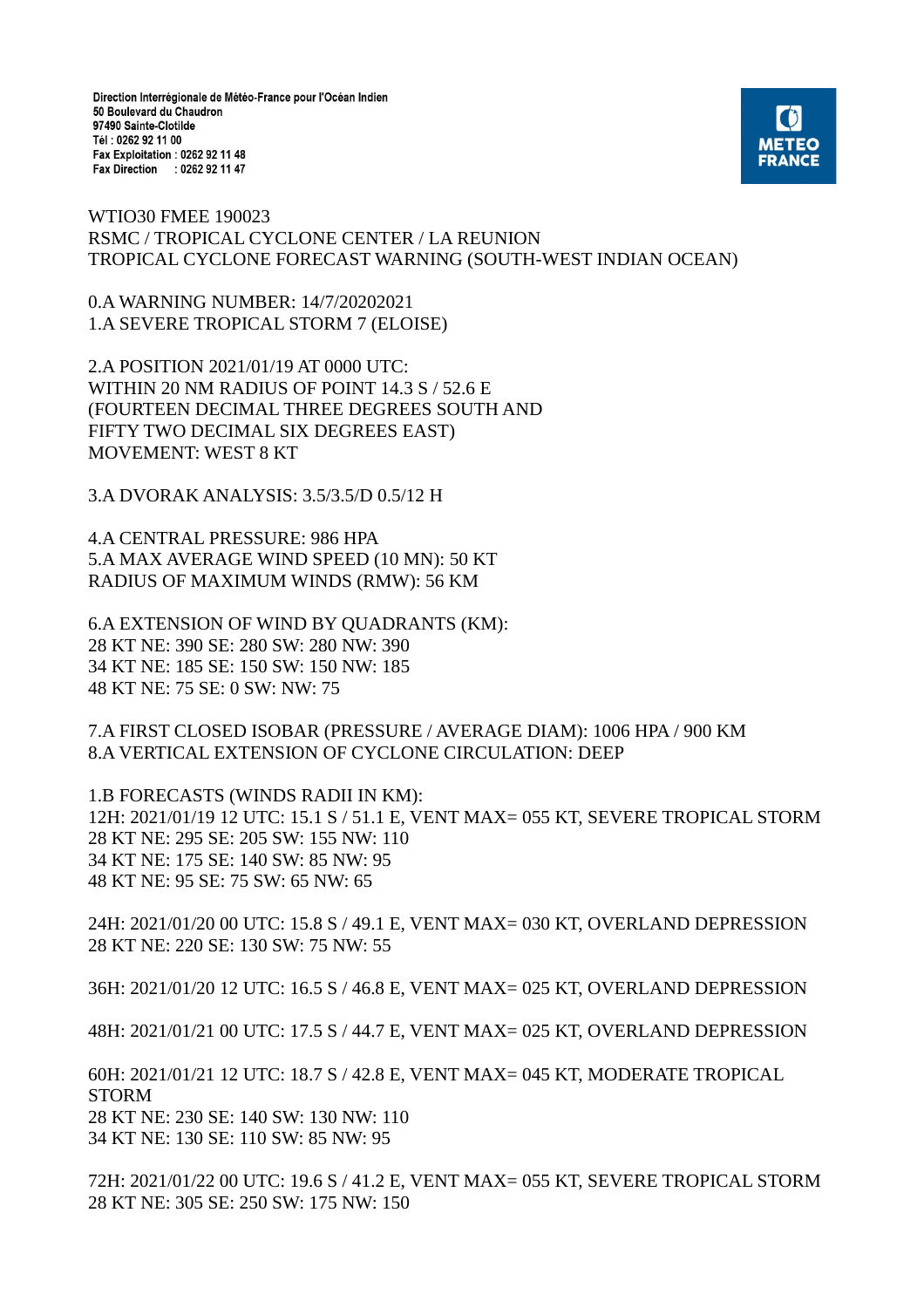34 KT NE: 175 SE: 195 SW: 130 NW: 120 48 KT NE: 85 SE: 85 SW: 75 NW: 75

2.B LONGER-RANGE OUTLOOK: 96H: 2021/01/23 00 UTC: 21.6 S / 37.7 E, VENT MAX= 075 KT, TROPICAL CYCLONE 28 KT NE: 335 SE: 350 SW: 240 NW: 240 34 KT NE: 195 SE: 270 SW: 205 NW: 175 48 KT NE: 110 SE: 110 SW: 100 NW: 95 64 KT NE: 55 SE: 75 SW: 75 NW: 55

120H: 2021/01/24 00 UTC: 23.5 S / 34.9 E, VENT MAX= 060 KT, OVERLAND DEPRESSION 28 KT NE: 370 SE: 335 SW: 175 NW: 155 34 KT NE: 205 SE: 260 SW: 165 NW: 100 48 KT NE: 110 SE: 110 SW: 70 NW: 60

2.C ADDITIONAL INFORMATION:  $T=CI=3.5$ 

OVER THE LAST 6 HOURS, THE CLOUD PATTERN HAS EVOLVED: WITH PEAKS THAT HAVE WARMED UP BUT A PATTERN THAT IS GRADUALLY MIGRATING INTO AN ILL-DEFINED EYE CONFIGURATION, ELOISE IS SHOWING SIGNS OF INTENSIFICATION. GMI MICROWAVE DATA FROM 2110UTC SHOWS ALMOST AN EYE WHICH PLEADS FOR THE PASSAGE TO THE THRESHOLD OF STRONG TROPICAL STORM. A DVORAK ANALYSIS OF 3.5 ALSO ALLOWS TO ESTIMATE WINDS OF THE ORDER OF 50KT.

NO CHANGE COMPARED TO THE PREVIOUS FORECAST. ELOISE WILL CONTINUE IN A GENERAL WEST-SOUTH-WEST DIRECTION ON THE NORTH-WEST FACE OF THE SUBTROPICAL RIDGE. ON THIS TRACK, ELOISE SHOULD REACH MADAGASCAR TODAY IN THE AFTERNOON ON THE MASOALA PENINSULA. TRANSITING THEN ON LAND FOR NEARLY 30 HOURS, THE SYSTEM WILL COME OUT ON SEA STILL ON THE NORTHWESTERN FACE OF THE SUBTROPICAL RIDGE. AT THE LONGER TIME, ELOISE KEEPS A SOUTH-WESTERN TRACK WHICH SHOULD BRING IT TO THE LEVEL OF THE AFRICAN COASTS AT THE END OF 5 DAYS.

DURING THIS DAY ON TUESDAY AND BEFORE THE NEXT LANDING, ENVIRONMENTAL CONDITIONS REMAIN MIXED: EASTERN SECTOR SHEAR REMAINS OMNIPRESENT WITH DRY AIR IN THE MIDDLE TROPOSPHERE PRESENT OVER A GOOD PART OF ELOISE'S CIRCULATION EXCEPT FOR THE NORTHWESTERN SECTOR. THE ALTITUDE DIVERGENCE REMAINS GOOD IN THE NORTHWEST QUADRANT. IN THESE CONDITIONS, ELOISE SHOULD REMAIN AT THE THRESHOLD OF A STRONG TROPICAL STORM BEFORE LANDING. BY THURSDAY, ONCE IT HAS EMERGED OVER THE SEA IN THE MOZAMBIQUE CHANNEL, ENVIRONMENTAL CONDITIONS ARE QUITE FAVORABLE FOR RAPID REINTENSIFICATION. IT IS ADVISABLE TO REMAIN CAUTIOUS ON THE INTENSITY FORECAST AT THESE LONG INTERVALS, BUT FOLLOWING MOST OF THE GUIDELINES, ELOISE SHOULD REACH THE CYCLONE THRESHOLD BEFORE LANDING ON THE AFRICAN COAST.

APPROACHING MADAGASCAR, ELOISE IS DEFINED AS A DANGEROUS SYSTEM WITH HEAVY RAINS THAT CAN LAST FOR MORE THAN 24 HOURS AND STRONG WINDS THAT WILL FIRST CONCERN THE NORTHEAST COAST OF MADAGASCAR. THE RAINY ACTIVITY WILL ALSO BE PRESENT ON THE NORTH-WESTERN COAST OF